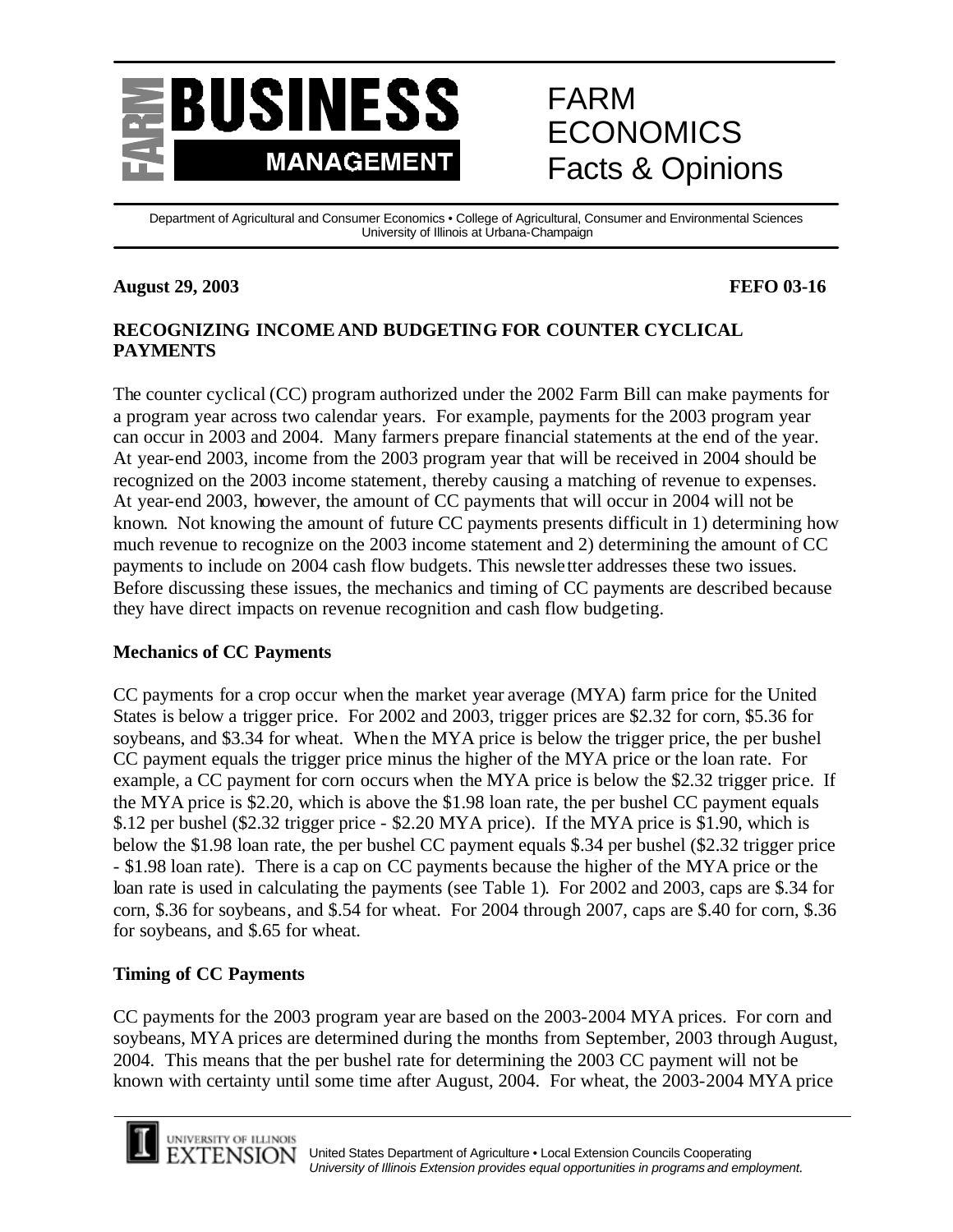|                                              | Corn                                    | Soybeans | Wheat  |
|----------------------------------------------|-----------------------------------------|----------|--------|
|                                              | \$ per bu. --------------<br>---------- |          |        |
| Target price <sup>1</sup>                    | \$2.60                                  | \$5.80   | \$3.86 |
| Direct payment rate                          | 0.28                                    | 0.44     | 0.52   |
| Trigger price <sup>2</sup>                   | 2.32                                    | 5.36     | 3.34   |
| Loan rate <sup>3</sup>                       | 1.98                                    | 5.00     | 2.80   |
| Max. counter cyclical payment <sup>4,5</sup> | 0.34                                    | 0.36     | 0.54   |

### **Table 1. Per Bushel Target Prices, Loan Rates, and Maximum Counter Cyclical Payments, 2002-2003.**

<sup>1</sup> Target prices in 2003 through 2007 are \$2.63 for corn, \$5.80 for soybeans and \$3.92 for wheat.

<sup>2</sup> Trigger prices equal target prices minus direct payment rates.

<sup>3</sup> In 2004 through 2007, national loan rates are \$1.95 for corn, \$5.00 for soybeans, and \$2.75 for wheat

<sup>4</sup> In 2004 through 2007, maximum counter-cyclitcal payments are \$.40 for corn, \$.36 for soybeans, and \$.65 for wheat.

<sup>5</sup> Counter cyclical payments equal the trigger price minus the higher of loan rates or season average prices. Counter cyclical payments can not be less than \$0.

is determined during the months from June, 2003 through May, 2004. This means that per bushel CC payment for 2003 will not be known for certain until sometime after May, 2004.

Farmers can elect to receive advance payments before the actual CC payment is known. For corn and soybeans, advance payments may occur in October during year of harvest and February in the following calendar year. The final payment, if any, is made in the fall following harvest. The 2003 CC payments for corn and soybeans may occur in October, 2003, February, 2004, and in the fall of 2004. Since MYA prices are not known for certain in October, 2003 and February, 2004, the U.S. Department of Agriculture (U.S.D.A.) estimates MYA prices when determining advanced CC payments. Advance CC payments in October will equal 35 percent of projected CC payments. The February payment plus the October payment will not exceed 70 percent of the projected CC payment.

For example, suppose the U.S.D.A. uses a \$2.12 projected MYA price to determine the advanced October, 2003 payment for corn. The \$2.12 projected price means that the projected CC payment is \$.20 (\$2.32 trigger price - \$2.12 projected season average price). The advance CC payment in October equals 35 percent of the \$.20 projected payment, or \$.07 per bushel. Expected prices could change between October and February. If U.S.D.A. uses a \$2.02 MYA price to project CC payments for the February payment, the projected CC payment is \$.30. Seventy percent of this projected payment is \$.21 per bushel. The February payment will be \$.14

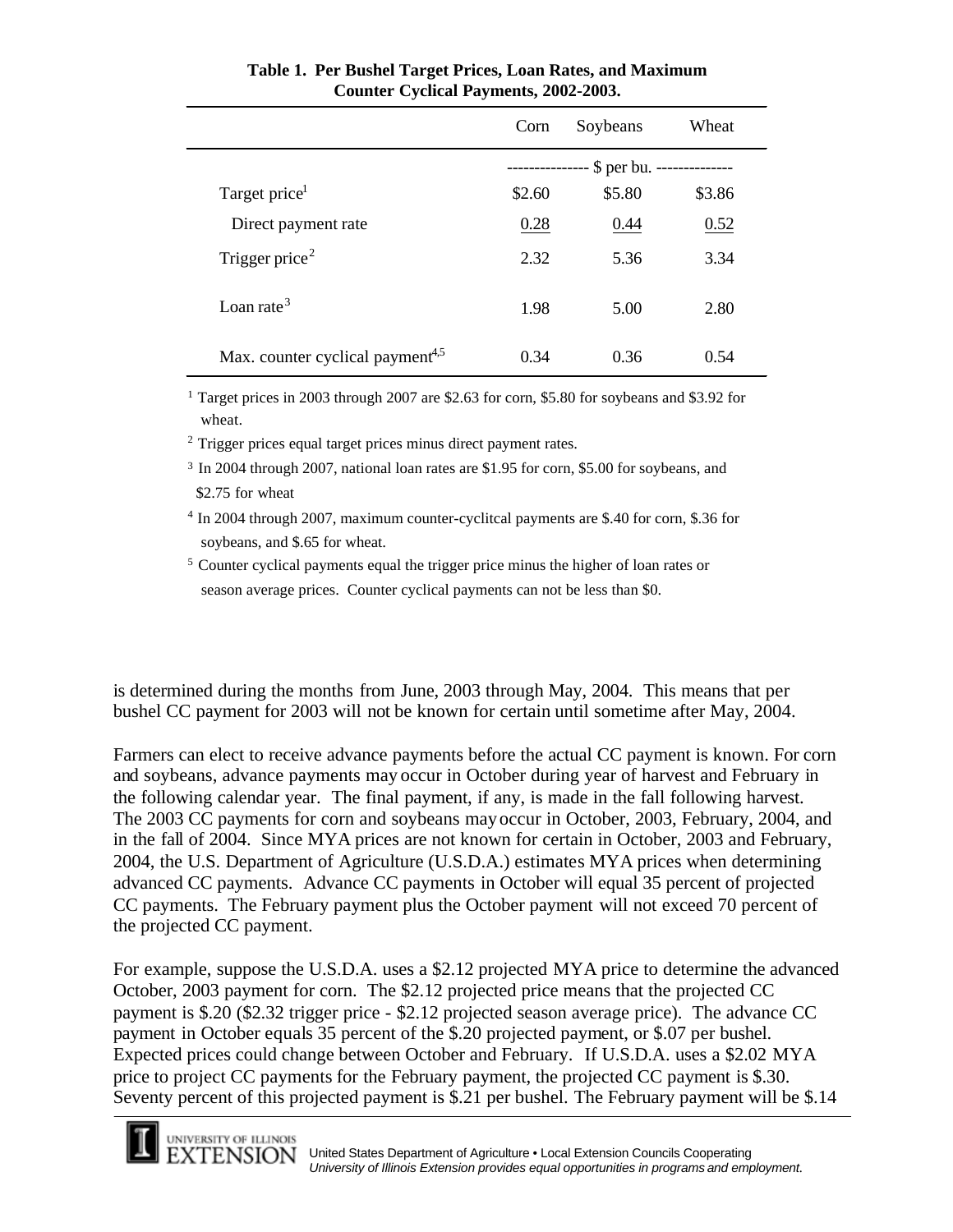per bushel (\$.21 - \$.07 received in October) if the U.S.D.A. decides to pay 70 percent of total projected payments.

# **2002 CC payments**

Producers have not received advanced CC payments for 2002 corn, soybeans, and wheat programs because MYA prices have been projected above trigger prices. As of this writing, final 2002 CC payments have not been estimated. Soybeans and wheat will not have CC payments. There is a possibility that corn could have a small 2002 CC payment of \$.01 to \$.02 per bushel.

# **Outlook for 2003 CC payments**

Considerable uncertainty exists concerning the level of 2003 CC payments. As of August, 2003, midpoints of U.S.D.A. projected range of MYA prices are \$2.20 for corn, \$5.05 for soybeans, and \$3.40 for wheat. If these MYA prices are realized, per bushel CC payments in 2003 will be \$.12 for corn (\$2.32 - \$2.20), \$.31 for soybeans (\$5.36 - \$5.05), and \$.00 for wheat. However, the ranges projected by U.S.D.A are quite large. Moreover, U.S.D.A. will change projections throughout the marketing year. Currently, MYA prices at the low end of the range would result in the maximum CC payment and MYA prices at the high end would result in no CC payment.

To aid in determining the size of CC payments, a *Counter Cyclical Payment Tool* has been developed and placed on *farmdoc* (see

http://www.farmdoc.uiuc.edu/marketing/CounterCyclical/CCP.html). At the bottom of the sheet, two lines provide projections of CC payments through the marketing year. The first is labeled "Projected CCP based on USDA projected average price" and provides good estimates during the first part of the marketing year. As the marketing year progresses and more monthly prices are obtained, the second projection labeled "Projected CCP based on estimated average price to date" provides good CC estimates later in the marketing year.

# **Income Recognition**

The *Counter Cyclical Payment Tool* can be used to estimate CC payments when preparing yearend financial statements. This estimation is illustrated for a farmer preparing a 2003 income statement and 2003 year-end balance sheet. Suppose the *Counter Cyclical Payment Tool* indicates that a reasonable estimate of the 2003 CC payment for corn is \$.07. Some of this \$.07 may have already been received in an advanced payment in October 2003. If the October payment is \$.02, the farmer can expect to receive \$.05 for the 2003 program year in 2004. The estimated \$.05 per bushel times the base CC bushels will be shown as a receivable on the balance sheet. It would also be shown as revenue on the income statement. For many farmers who prepare "cash-based accrual-adjusted" statements, revenue recognition for CC payments will occur through an accruing adjustment that shows the difference between account receivables at the beginning and end of the year.

# **Cash Flow Budgeting**

Many farmers will prepare cash flow budgets for the 2004 crop year during the winter of 2003. At this point, cash flow estimated for CC payments for the 2003 and 2004 program years need to be made to include on the 2004 cash flow budget.